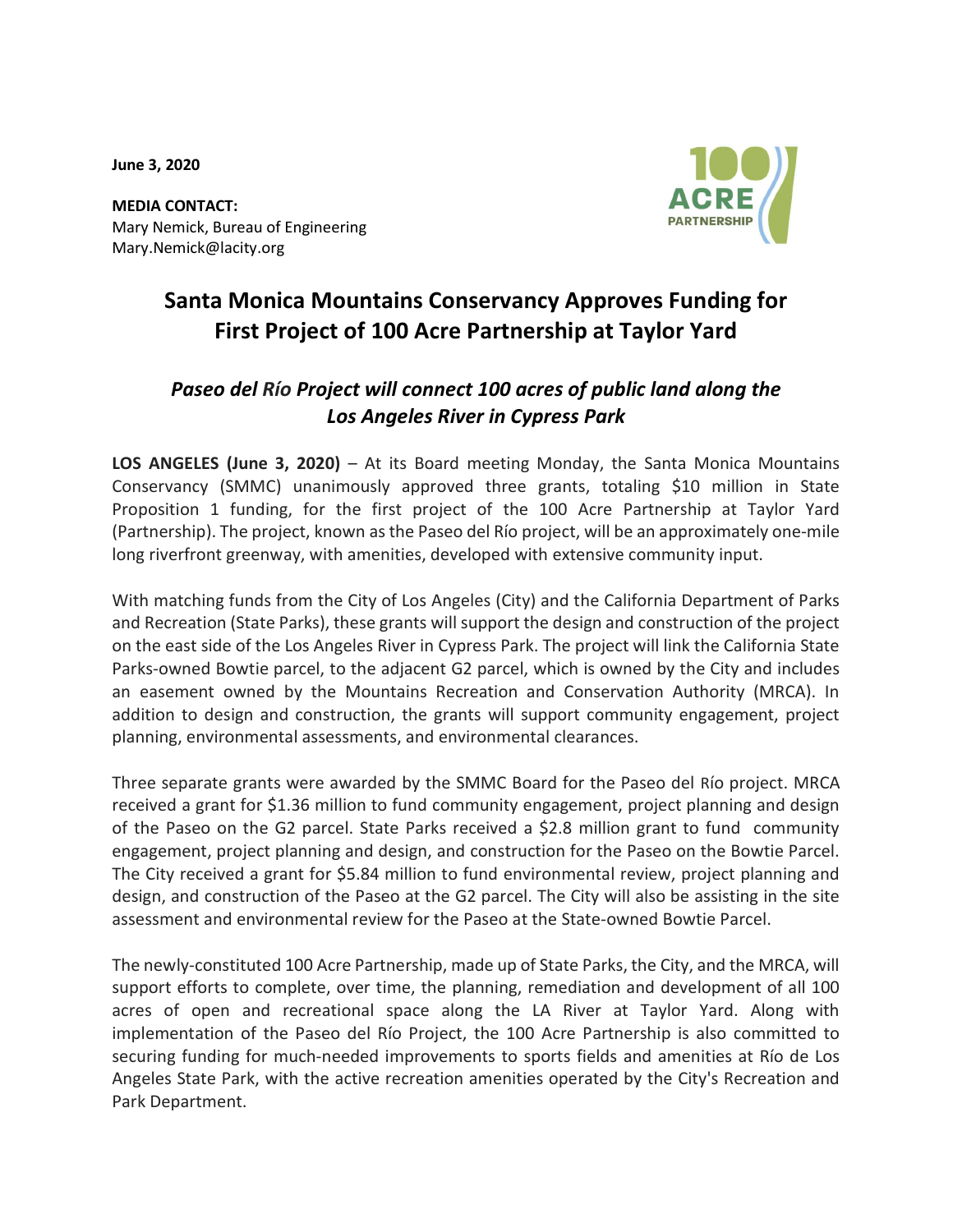Taylor Yard was previously a rail yard owned by Union Pacific Railroad. Part of the former rail yard is now divided into three open space parcels that total 100 acres and include the completed 40-acre Río de Los Angeles State Park, which opened in 2007, the 18-acre Bowtie parcel owned by State Parks, and the 42-acre G2 site owned by the City, with an easement owned by the MRCA.

The Paseo del Río project is anticipated to be the first of many projects at Taylor Yard undertaken by the Partnership. The Partnership partners signed a Letter of Intent in early 2020, outlining goals and expectations for working together to plan, coordinate, and deliver projects together; a formal MOU is now being drafted among the partners. The common goals of the partnership are included in the Letter of Intent, which is available on the partnership website: www.100acrepartnership.org.

"Strong partnerships have always been the key to the Conservancy's success," said Irma Muñoz, chair of the Santa Monica Mountains Conservancy (SMMC), and a member of the Mountains Recreation and Conservation Authority Board. "Teaming up with our partners maximizes resources, positions us to strengthen our community efforts, and brings clarity to all involved. Our focused goal is to provide the community with something that they have asked for; close access to nature, wildlife, and the beauty of the Los Angeles River. This, of course, will include the ability to sight a majestic osprey, hear the song of the rarely seen Least Bell's Vireo, and even the croaking of our longtime last heard frogs."

"It's exciting to see these projects along the Los Angeles River move forward," stated State Senator Maria Elena Durazo. "A total of 100 acres will be completely revitalized, giving residents access to the LA River and creating additional green space in their own back yard. I cannot wait for this project to be realized, adding to the ecological footprint of Los Angeles while providing green job opportunities for local residents."

"Ensuring we provide safe green open spaces for Angelenos who live and work around the LA River is an important value driven goal that's been years in the making," said Assemblymember Wendy Carrillo. "Our community is worthy of a thriving and revitalized LA River, clean air, more trees, safe playgrounds for our children, and above all else, a state budget that reflects those values and funds projects that truly inspire environmental justice."

"For over twenty years, California State Parks has been committed to sharing the State Parks mission and improving access to State Parks in urban Los Angeles," said Craig Sap, Superintendent of the Angeles District. "Our success is largely attributable to innovative partnerships and intensive, community-driven planning efforts that we look forward to continuing through the 100 Acre Partnership."

"As the City's lead for the Paseo project, the Bureau of Engineering builds on 20 years of work with the community to revitalize the LA River," said Gary Lee Moore, City Engineer. "Engineering's commitment to delivering community-serving projects along the River includes parks, bikeways, greenways, stormwater capture facilities, and bridges, which are all part of the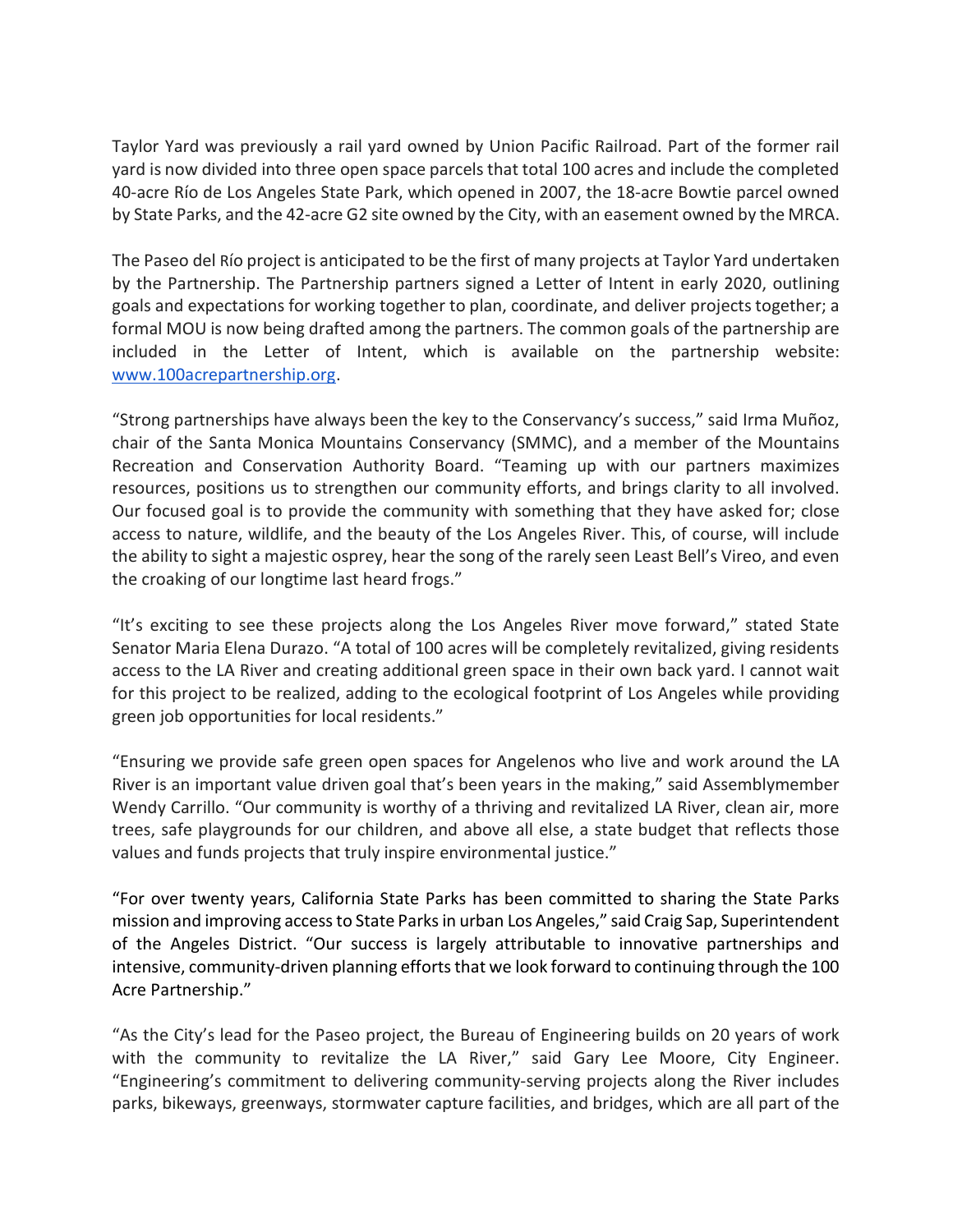comprehensive planning we have done for River revitalization. This new 100 Acre Partnership, and the State funding just approved for our first joint project at Taylor Yard, is crucial to continuing to realize the vision of a 51-mile, accessible River greenway."

"This announcement is a wonderful commitment towards building a collaborative and connective LA River system", said Michael Shull, General Manager of the City's Department of Recreation & Parks. "The SMMC's investment in the Paseo del Río will strengthen local, regional and state efforts to add precious open space, and will provide a new River-front amenity in the neighborhood."

#### # # #

### About California Department of Parks and Recreation

Parks are essential to the well-being of environments, economies and all people. California's state parks and the recreational programs supported by the California Department of Parks and Recreation and its divisions of Boating and Waterways, Off-Highway Motor Vehicle Recreation, and Office of Historic Preservation, are gateways to these benefits and to opportunities to connect with families, friends, and communities. With 280 state park units, over 340 miles of coastline, 970 miles of lake and river frontage, 15,000 campsites, and 4,500 miles of trails, the department contains the largest and most diverse recreational, natural, and cultural heritage holdings of any state agency in the nation.

### About Los Angeles Bureau of Engineering

The Bureau of Engineering is the City's lead agency for the planning, design and construction management of public buildings, infrastructure and open space projects. Projects include municipal buildings, such as police and fire stations, convention centers, and recreational and cultural facilities, as well as bridges, street and transit projects, and stormwater and wastewater systems. Open space projects include the development of parks and the restoration of wetlands. Engineering also manages permitting for construction in the public right-of-way, as well as the City's state-of-the-art online mapping system. BOE's projects are nationally-recognized in the areas of environmental sustainability and design and fully support the City's goals of creating a prosperous, livable and safe city for all residents and businesses. For more information, please visit https://eng.lacity.org/

### About Mountains Recreation & Conservation Authority

The MRCA is dedicated to the preservation and management of local open space and parkland, wildlife habitat, watershed lands, and trails in both wilderness and urban settings, and to ensuring public access to public parkland. The MRCA works in cooperation with the Santa Monica Mountains Conservancy and other local government partners to acquire parkland, participate in vital planning processes, and complete major park improvement projects. The agency provides natural resources and scientific expertise, critical regional planning services, and education and leadership programs for thousands of youth each year. It is one of the lead agencies revitalizing the Los Angeles River and its tributaries.